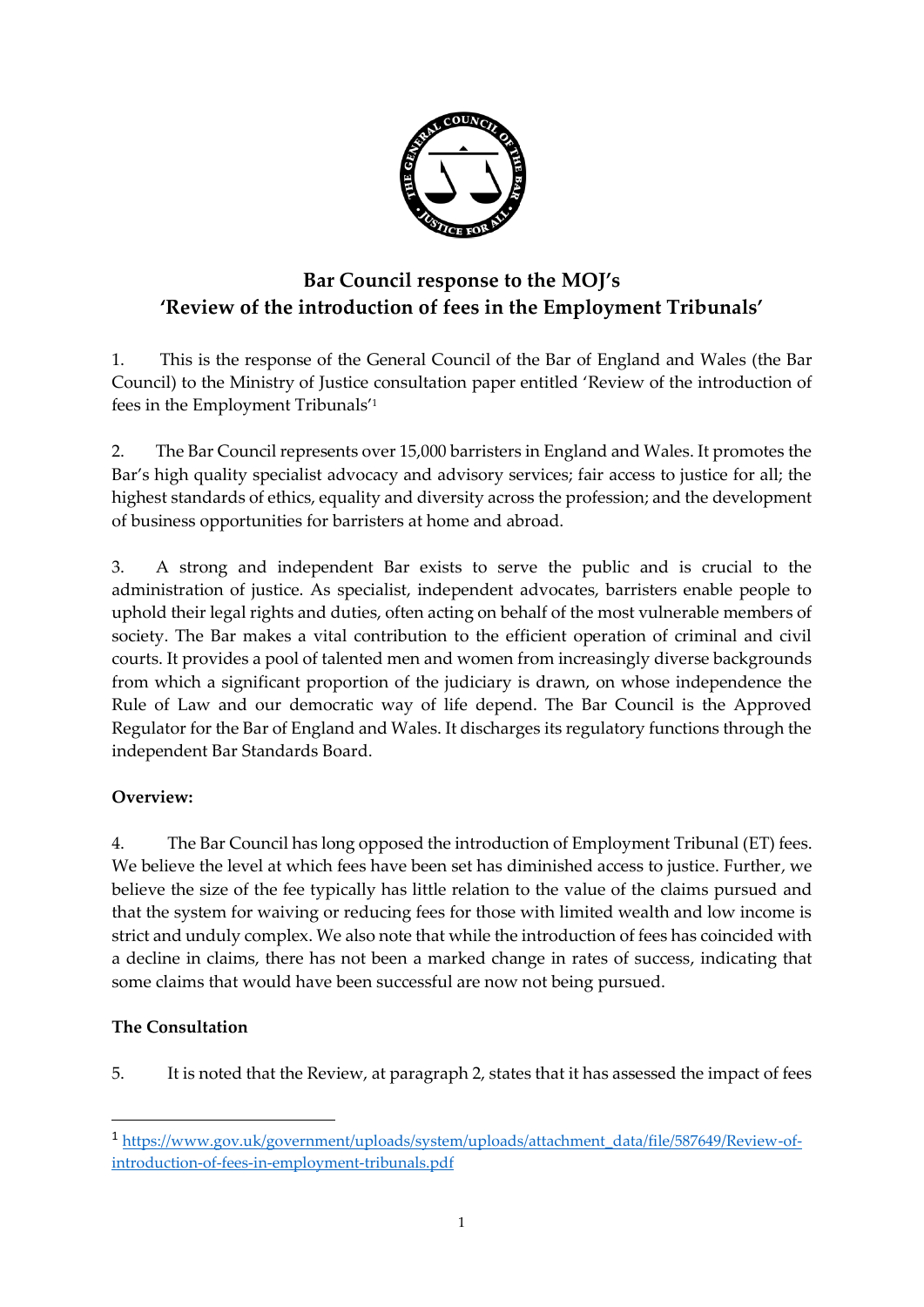in relation to the three objectives set out in Annexe A, namely Financial, Behavioural and Justice. The Review concludes that the original objectives have "broadly" been met (paragraph 4). It does, however, note that there are some matters of concern "that cannot be ignored". We note, in particular, an acknowledgement that people have been discouraged from bringing a formal ET claim because of the requirement to pay a fee and that this assessment is "reinforced by the consideration given to the particular impact that fees have had on the volumes of workplace discrimination claims". This reflects our own experience and is of grave concern with respect to ensuring access to justice.

6. The analysis of the impact of fees on workplace discrimination fees set out in Chapter 7 of the Review also gives us considerable concern in relation to impact upon discrimination and equality claims. In particular, we note the summary of findings at paragraph 299 to the following effect:

- a) Gender: that there is evidence that the financial impact of the Higher Type B fees have been greater for women compared with men but also that there is a greater impact on the volume of claims by men compared to women.
- b) Race: that people who are Black or of mixed race are five times more likely to bring proceedings, and Asian people twice as likely compared with their representation in the workforce; there has been a greater financial impact on people from BAME backgrounds.
- c) Disability: there has been a greater financial impact on disabled people who are three times more likely to bring procedures compared with their representation in the workplace.
- d) Age: the introduction of fees has had a greater impact on older people (aged 35-64) compared with other age grounds.
- e) Religion and belief: the financial impact of fees has been greater for those who identify themselves as Christian, Muslims and, to a lesser extent, Sikhs.
- f) Marriage and civil partnerships: the financial impact of fees has been greater for those in registered legal partnerships.
- g) Sexual Orientation: there is insufficient data.

7. We note that, in respect of d.-g., there is insufficient data to reach any view about the impact of fees on the volume of such claims. However, the overall conclusion must be that there is greater impact on groups who possess certain protected characteristics than with their appropriate comparators. There is clear evidence of indirect discrimination.

8. We note that the Review, at paragraphs 300 to 323 concludes that such indirect discrimination may be justified as a proportionate means of achieving a legitimate aim that is the three objectives referred to above. We do not agree with the conclusions of the Review, but note that this is the conclusion and that the questions that are now being posed relate only to how the 'Help with Fees' regime may be improved.

9. We are heartened to see the comment at paragraph 333 that an assessment under section 149 of the Equality Act 2010 has "reinforced the Government's view that action is justified to alleviate the effect that fees have in discouraging ET claims generally, including workplace discrimination claims".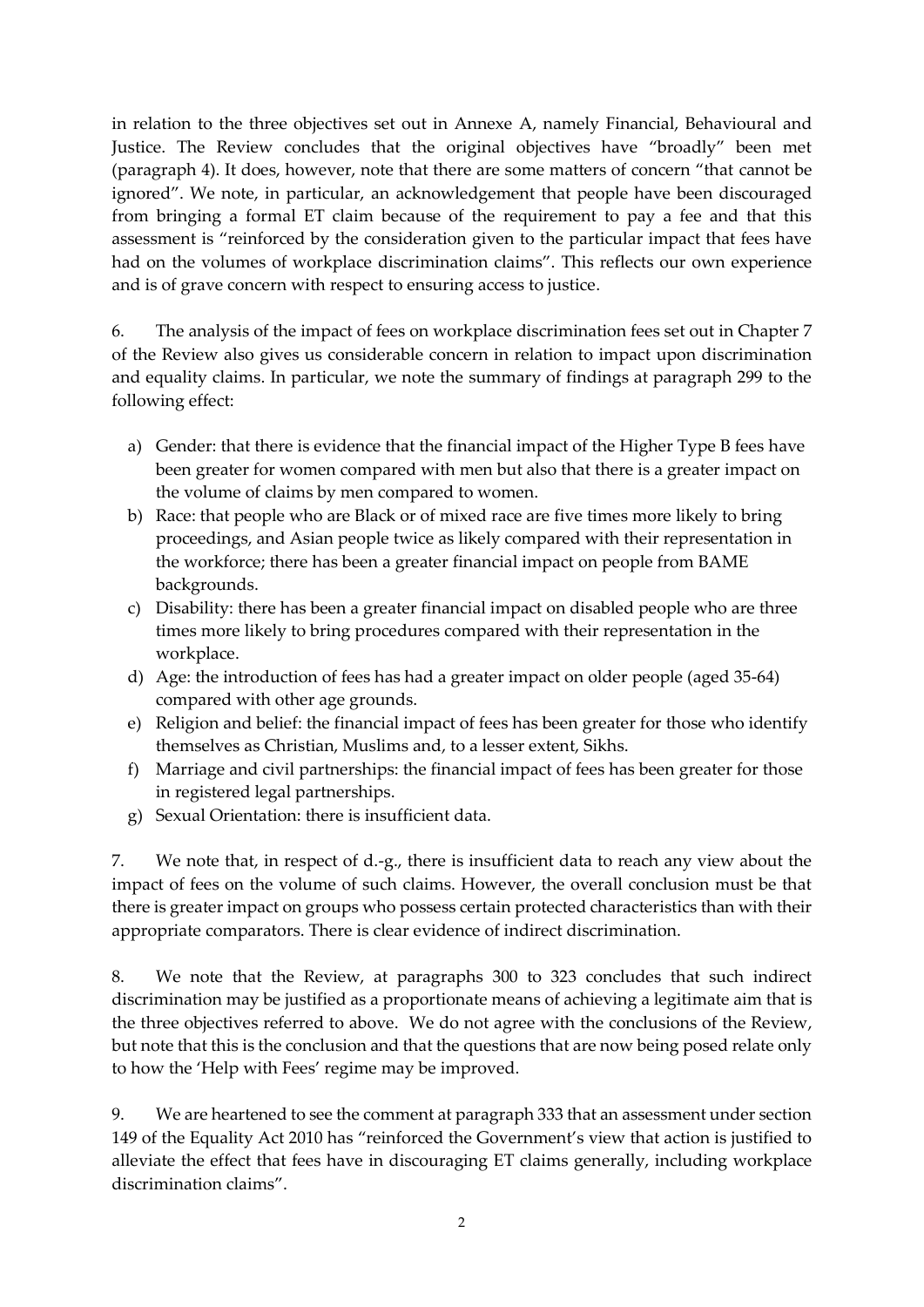10. Given that the Government and the Review's conclusions are that fees will continue and that the issue now to be addressed is how to utilise the "Help with Fees" scheme to the greatest benefit of those who are in need of this assistance, we will refrain from commenting on the general merits of the system of fees (save to say that the conclusions reached do at places appear to be based on tentative empirical evidence and should be kept under review) and comment on the 'Help with Fees' questions as follows:

#### **Consultation questions**

## **Question 1: Do you have any specific proposals for reforms to the Help with Fees scheme that would help to raise awareness of remissions, or make it simpler to use? Please provide details.**

11. Given that the default position is that fees will be paid dependent upon demonstrating disposable capital of less than £3000 and being under the low income threshold it should not be difficult to publicise the financial ceilings in a way which becomes general knowledge. We believe, at present, for a layperson, the scheme appears shrouded in mystery and we would like to see a simple online calculator as part of the ET1 submission that will enable a potential Claimant to readily ascertain whether he or she may be eligible for Help with Fees.

## **Question 2: Do you agree that raising the lower gross monthly income threshold is the fairest way to widen access to help under 'Help with Fees' scheme and to alleviate the impact of fees for ET proceedings? Please give reasons.**

12. We consider that this question is tied in with Question 3, (see the next section). We remain concerned that the disposable capital sum is too low and that the gross income figures do not take account of the reality of what Employment Tribunal claims will often be about. Where a Claimant has lost his or her job, or has been discriminated against in a way which has led to them being unable to continue in employment, they will have limited resources to bring a claim. It does seem axiomatic that they have limited resources if they have capital of only £3000, which they are likely to be dependent upon for other uses. In particular, discrimination claims are often legally complex and difficult. The fee requirement will remove, at one stroke, capital which the Claimant would have otherwise had available for legal advice or other commitments. The removal of gainful employment is itself likely to cause financial hardship. The requirement to use capital to pay tribunal fees, rather than to meet other essential expenses can only deter people who have good claims. We note from the statistics in the Review, referred to above, that this is particularly likely to impact certain groups with protected characteristics. We do consider that the capital threshold should be higher for tribunal claims where loss of employment in itself creates a great demand on a person's overall financial resources.

## **Question 3: Do you agree with the proposal to raise the gross monthly income threshold for a fee remission from £1,085 to £1,250? Please give reasons.**

13. This is also the position with regard to the increase in the gross monthly threshold. Whilst we welcome the proposed increase we remain concerned that the bar is set so low that